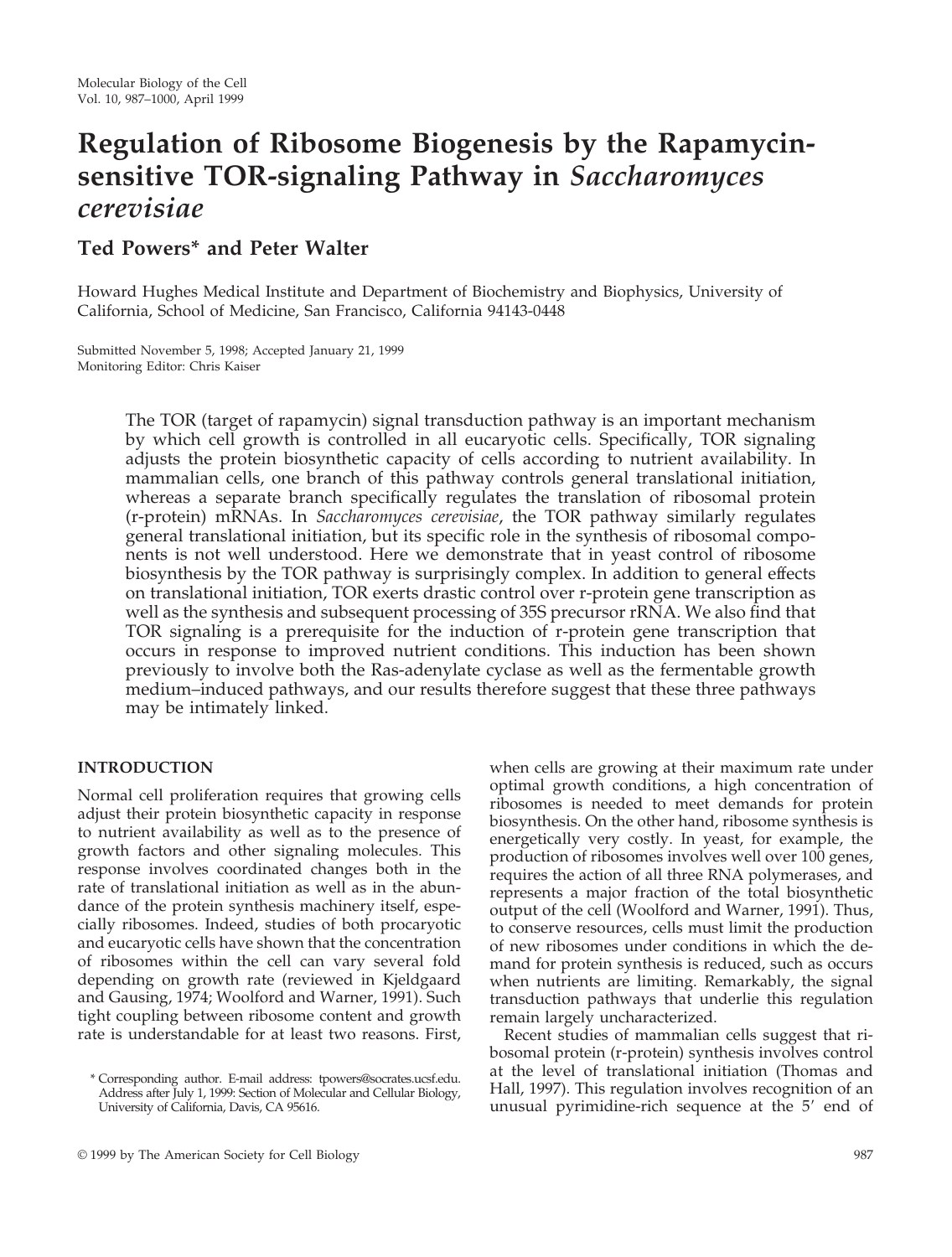r-protein mRNAs, referred to as a 5'TOP (terminal oligopyrimidine), and requires phosphorylation of ribosomal protein S6 by the P70 S6 kinase (p70<sup>s6k</sup>) (Jefferies and Thomas, 1996; Jefferies *et al.*, 1997; Meyuhas *et al.*, 1996). In serum-starved cells as well as in cells treated with the macrolide antibiotic rapamycin, S6 becomes rapidly dephosphorylated, and 5'TOP mRNAs are no longer translated. Analysis of rapamycin-treated cells reveals that the steady-state distribution of these mRNAs shifts from polyribosomes to smaller ribonucleoprotein particles of unknown composition (Jefferies *et al.*, 1997; Pedersen *et al.*, 1997). The existence of 5'TOP sequences in mice as well as *Xenopus* suggests that this mechanism is conserved among metazoans (Meyuhas *et al.*, 1996).

Rapamycin combines with the immunophilin FKBP and inhibits a large molecular weight protein termed mTOR (mammalian target of rapamycin), also known as FRAP (Thomas and Hall, 1997). This protein has homology to a novel family of PI-3 kinase–related kinases, whose members include Mec1, Rad3, and DNA-dependent protein kinase, and is essential for p70s6k activity (Thomas and Hall, 1997). The TOR pathway also controls general translational initiation via a separate branch that is independent from p70<sup>s6k</sup> function. In this branch, mTOR is required for activation of eIF4E, the cap-binding subunit of the eIF4F complex, probably via inhibition of 4E-BP1, which is itself an inhibitor of eIF4E function (Beretta *et al.*, 1996). Thus the TOR pathway controls cell growth by coupling growth signals to changes in both general translation as well as ribosome synthesis.

Two TOR genes exist in yeast, *TOR1* and *TOR2*, and the products of both are inhibited by rapamycin (Heitman *et al.*, 1991; Helliwell *et al.*, 1994; Zheng *et al.*, 1995). *TOR2* has an additional function involved in actin cytoskeleton dynamics and polarized cell growth; however, this function is not inhibited by rapamycin, and its relationship to protein synthesis is not well understood (Schmidt *et al.*, 1996, 1997). Rapamycin has several distinct effects on haploid yeast cells that mimic starvation, including  $G_1$  arrest, synthesis of storage carbohydrates, onset of autophagy, and entry into G0 (Heitman *et al.*, 1991; Helliwell *et al.*, 1994; Zheng *et al.*, 1995; Barbet *et al.*, 1996; Noda and Ohsumi, 1998). Rapamycin can also stimulate sporulation of diploid yeast cells under appropriate conditions (Zheng and Schreiber, 1997). A marked decrease in translational initiation is one of the earliest detectable effects upon treating yeast cells with rapamycin (Barbet *et al.*, 1996). Indeed, inhibition of translation of the mRNA encoding Cln3, a  $G_1$  cyclin, has been shown to be involved directly in the  $G_1$  arrest caused by rapamycin (Barbet *et al.*, 1996; Polymenis and Schmidt, 1997). Thus, in yeast, the TOR pathway couples protein synthesis to both cell growth and cell cycle progression in response to environmental cues. Precisely how this pathway controls translational initiation in yeast is not known, however, since TOR function has not been linked directly to eIF4E activity. A clue to this regulation has been provided by the recent demonstration that eIF4G, a subunit of the cap-binding complex that interacts with eIF4E, is degraded when cells are starved or are treated with rapamycin (Berset *et al.*, 1998).

In contrast to mammalian cells, there is no identifiable  $p70^{s6k}$  in yeast, and furthermore, yeast r-protein mRNAs lack a 5'TOP. Moreover, although yeast ribosomal protein S6 is normally phosphorylated in a manner that parallels the growth rate of the cell, no obvious growth defect results when the phosphorylation sites are mutated (Johnson and Warner, 1987). Thus the question arises as to what role TOR signaling plays in ribosome synthesis in yeast. In this study we have addressed this question directly. Our results demonstrate that the TOR pathway is essential for the transcription of rRNA and r-protein genes as well as for the modulation of r-protein gene expression in response to nutritional changes. Our results also suggest that this transcriptional regulation involves a branch of the TOR pathway that is distinct from its regulation of translation.

# **MATERIALS AND METHODS**

# *Strains, Media, and General Methods*

The strain of *Saccharomyces cerevisiae* used in this study was haploid W303 (*ade2-1 trp1-1 leu2-3, 112 his3-11 ura3-1 can1-100* MATa), except where stated otherwise. As culture media we used YPD (1% yeast extract, 2% peptone, 2% dextrose), synthetic complete (SC) dextrose (0.7% yeast nitrogen base, 2% dextrose), or SC ethanol (0.7% yeast nitrogen base, 2% ethanol). SC media were supplemented with amino acids as described (Sherman, 1991). Starvation media contained 1% potassium acetate, 0.1% yeast extract, and 0.05% dextrose. Yeast cultures were grown at 30°C for all experiments. Yeast transformations were performed using a DMSO-enhanced lithium acetate procedure (Hill *et al.*, 1991). Rapamycin (Sigma, St. Louis, MO) was dissolved in DMSO and added to a final concentration of 0.2  $\mu$ g/ml. Cycloheximide (Sigma) was dissolved in water and added to a final concentration of 50  $\mu$ g/ml.

# *Northern Blots*

Yeast cells grown in culture were collected by centrifugation, washed in water, and stored at  $-80^{\circ}$ C until processed for RNA. Total RNA was isolated from cells according to the hot-phenol method described previously (Kohrer and Domdey, 1991). RNA was quantitated, and equal amounts were loaded on 6.7% formaldehyde and 1.5% agarose gels and run in  $1\times$  E buffer (20 mM MOPS [pH 7.0], 5 mM NaOAc, 0.5 mM EDTA). The RNA was transferred to Duralon-UV membranes (Stratagene, La Jolla, CA) and probed overnight at 65°C in Church hybridization buffer (0.5 mM NaPO4 [pH 7.2], 7% SDS, 1 mM EDTA). The membranes were washed in  $2 \times$  sodium–saline citrate and exposed. Quantitation of Northern blots was performed on a Molecular Imager System GS-363 (Bio-Rad, Richmond, CA). All Northern probes were labeled with [a-32P]dCTP using Ready-to-Go DNA-labeling beads (Pharmacia, Piscataway, NJ).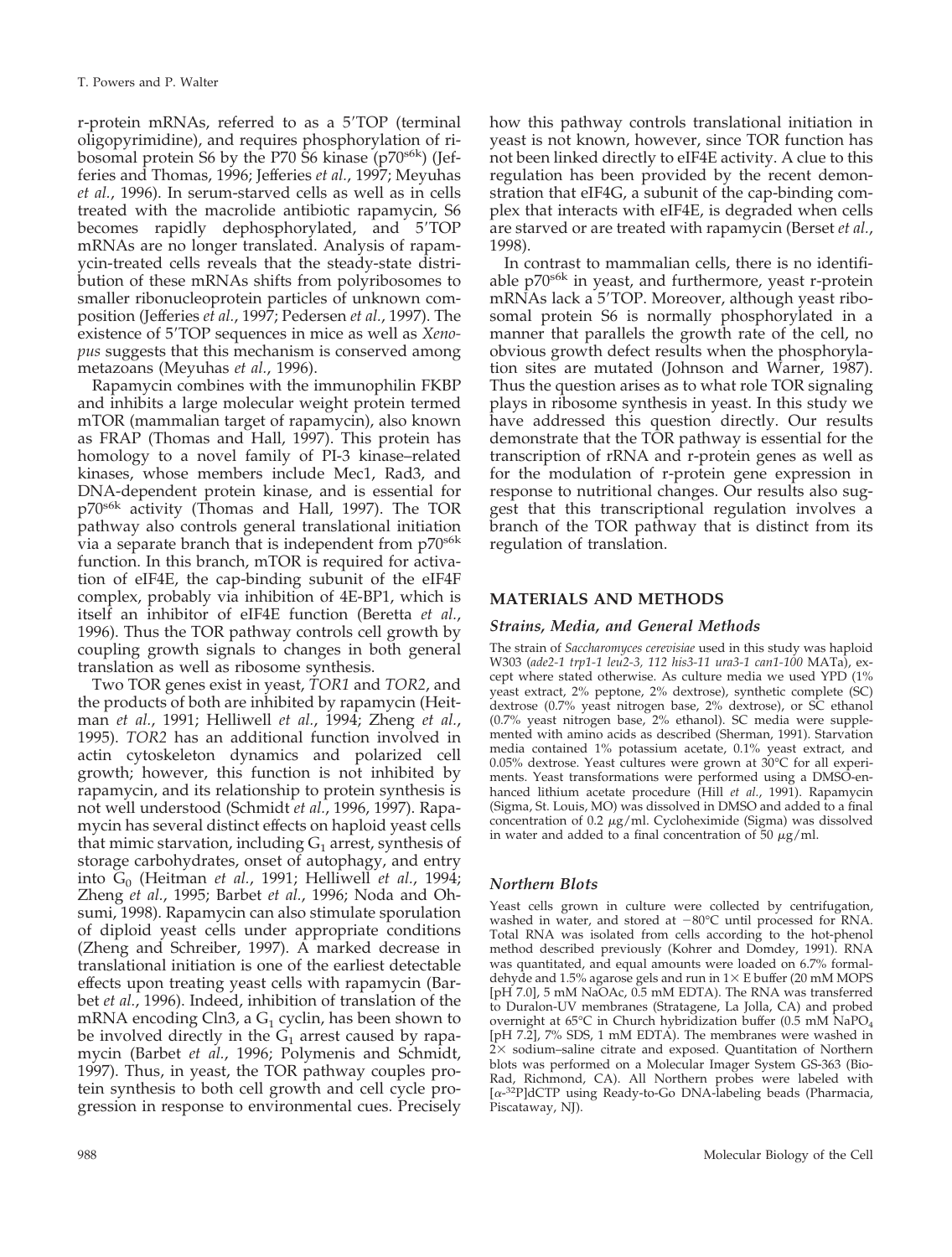#### *Probes for Northern Blots*

Probes were generated by PCR using genomic DNA as a template and specific primers (purchased from Research Genetics, Birmingham, AL) for each of the following genes (alternative names and ORF numbers are listed in parenthesis): ribosomal protein genes are *RPS5* (YJR123W), *RPS6A* (YPL090C), *RPS28A* (YOR167C), *RPS30A* (FYLR287C), *RPL3* (YORO63W), *RPL10* (*GCR5*, *QSR1*; YLR075W), *RPL25* (YOL127W), *RPL29* (*CYH2*; YGL103W), and *RPL32* (YGL030W); nonribosomal protein genes are *ACT1* (YFL039C), *TDH3* (glyceraldehyde-3-phosphate dehydrogenase 3; YGR192C), *PAB1* (YER165W), *TEF1* (EF1a; YPR080W), *PRT1* (*CDC63*; YOR361C), *TIF45* (eIF4E, *CDC33*; YOL139C), *TIF4631* (eIF4G; YGR162W), *HSP26* (YBR072W), and *CLN1* (YMR199W).

### *Polyribosome Analysis*

One liter cultures were grown in YPD to midlog phase and then treated with rapamycin or with drug vehicle alone. Several minutes before cells were harvested, cycloheximide was added to a final concentration of 50  $\mu$ g/ml to stabilize polyribosomes. Cells were collected by centrifugation, washed, and resuspended in 1 ml of lysis buffer (10 mM Tris-HCl [pH 7.5], 30 mM MgCl<sub>2</sub>, 100 mM NaCl,  $50 \mu$ g/ml cycloheximide). Cell were lysed by bead-beating, and 15  $OD_{260}$  U of each cell extract was loaded onto 13-ml 7–47% sucrose gradients made in buffer containing 50 mM Tris-HCl (pH 7.5), 12 mM MgCl<sub>2</sub>, 50 mM NaCl, and 1 mM DTT. Gradients were centrifuged in an SW40 rotor for 80 min at 40,000 rpm at 4°C, and 1-ml fractions were collected using an ISCO (Lincoln, NE) gradient fractionator. RNA was prepared by extraction with phenol/chloroform and was analyzed by Northern blotting.

### *Propidium Iodide Staining and Flow Cytometry*

Cells were stained with propidium iodide as described previously (Nash *et al.*, 1988) except that cells were sequentially treated with RNaseA (0.25 mg/ml) and Proteinase K (0.2 mg/ml), each for 60 min at 50°C, before staining. Cells were subsequently analyzed using a Facscan flow cytometer (Bectin Dickinson, Mountain View, CA).

### *Western Blots and Antibodies*

Denatured protein extracts were prepared by bead-beating cells directly into SDS sample buffer (60 mM Tris-HCl [pH 6.8], 2% SDS, 10% glycerol, 100 mM DTT, 0.25% bromophenol blue, 2  $\mu$ M leupeptin, 1 mM PMSF), followed by heating for 5 min at 100°C. Proteins were subjected to SDS-PAGE on 10–15% gradient gels and transferred to nitrocellulose membranes (Protran, Intermountain Scientific, Kaysville, UT) by electroblotting. Membranes were probed with anti-eIF4E and anti-eIF4G antisera (the generous gifts of S. Wells and A. Sachs), followed by HRP-conjugated secondary antibody (Amersham, Arlington Heights, IL), in PBS, 2% milk, and 0.5% Tween 20. Signal was detected using the Renaissance chemiluminescence detection system (New England Nuclear Life Sciences, Boston, MA) according to the instructions of the manufacturer. Western blots were quantitated using a phosphoimager.

### *Plasmid Construction*

The starting plasmid for construction of plasmid-encoded reporter genes was pDN201 (Ng *et al.*, 1996). This plasmid contains the strong constitutive promoter for the *TDH3* gene, encoding glyceraldehyde-3 phosphate dehydrogenase 3, followed by the *ACT1* terminator inserted into the centromeric vector YCp50 (Rose *et al.*, 1987). The coding region of green fluorescent protein (GFP) was amplified using PCR and inserted into the unique *Bam*HI and *Xba*I sites located between the promoter and terminator of pDN201 to create pTP154.

The reporter plasmid containing GFP driven by the *RPL32* promoter was constructed in several steps. First, the *TDH3* promoter was removed from pDN201 by digestion with *Eco*RI (which cuts on the 59 side of the promoter) and *Xba*I (which cuts between the promoter and terminator) and replaced with a small polylinker containing unique *Hin*dIII and *Sac*I sites to create pTP105. Next, the *RPL32* promoter was PCR amplified using genomic DNA from W303 as a template and was placed into Bluescript vector pBS-KS+ (Stratagene) together with the coding region for GFP to create pTP107. The sequence of the *RPL32* promoter that was amplified extends from positions 227 to 589, as described (Dabeva and Warner, 1987). Finally, the *RPL32*–GFP fusion was introduced into pTP105, using the unique *Hin*dIII and *Sac*I sites, to create pTP113.

# *Labeling rRNA with [C3 H3]Methionine*

Incorporation of [C<sup>3</sup>H<sub>3</sub>]methionine into nascent rRNA transcripts was performed essentially as described (Udem and Warner, 1972; Warner, 1991). Cultures were grown in SC dextrose to midlog phase and were then treated with drug vehicle alone or with rapamycin for 10–30 min. Subsequently, 1.5 ml of each culture was transferred to an Eppendorf tube, 60  $\mu$ l of [C<sup>3</sup>H<sub>3</sub>]methionine (1 mCi/ml; New England Nuclear Life Sciences) was added, and samples were incubated for 5 min at 30°C. Where appropriate, unlabeled methionine was added as a chase to a final concentration of 1 mM, and cells were incubated for an additional 3 min. Cells were harvested by centrifugation, washed with water, and stored at  $-80^{\circ}$ C. RNA was prepared and applied to a formaldehyde-agarose gel and electrophoresed, as described above. The gel was soaked in Enhance (Dupont, Wilmington, DE), dried under vacuum, and exposed to x-ray film (Bio Max Film; Kodak, Rochester, NY) for 14 d at  $-80^{\circ}$ C.

# **RESULTS**

### *Rapamycin Induces a Rapid Reduction in r-Protein mRNA Levels*

To begin to explore a possible role for the yeast TOR pathway in ribosome synthesis, we investigated the effects of rapamycin treatment on the level and distribution of several r-protein mRNAs in polyribosomes. Extracts were prepared from cultures of exponentially growing cells treated either with rapamycin or with drug vehicle alone (DMSO) and were fractionated by sucrose density ultracentrifugation to display polyribosome profiles. RNA was isolated from individual fractions and analyzed by Northern blotting using probes directed against three different r-protein mRNAs and, as a control, actin mRNA (Figure 1). In cells treated with drug vehicle alone, actin mRNA was recovered primarily in polyribosome fractions near the bottom of the gradient (Figure 1A, ACT1). Similarly, the r-protein mR-NAs were also found primarily in polyribosome fractions, where each mRNA sedimented according to its predicted relative size (Figure 1A).

Neither the distribution nor the abundance of actin mRNA changed significantly when cells were treated with rapamycin, with the exception that this mRNA disappeared from subunit and monosome fractions, consistent with decreased translational initiation in the presence of the drug (Figure 1, B and C). This effect on initiation was also evident from the UV absorbance profiles of the gradients, which showed an increase in monosome and a corresponding decrease in polyribosome peaks in extracts isolated from rapamycintreated cells, in agreement with previous observations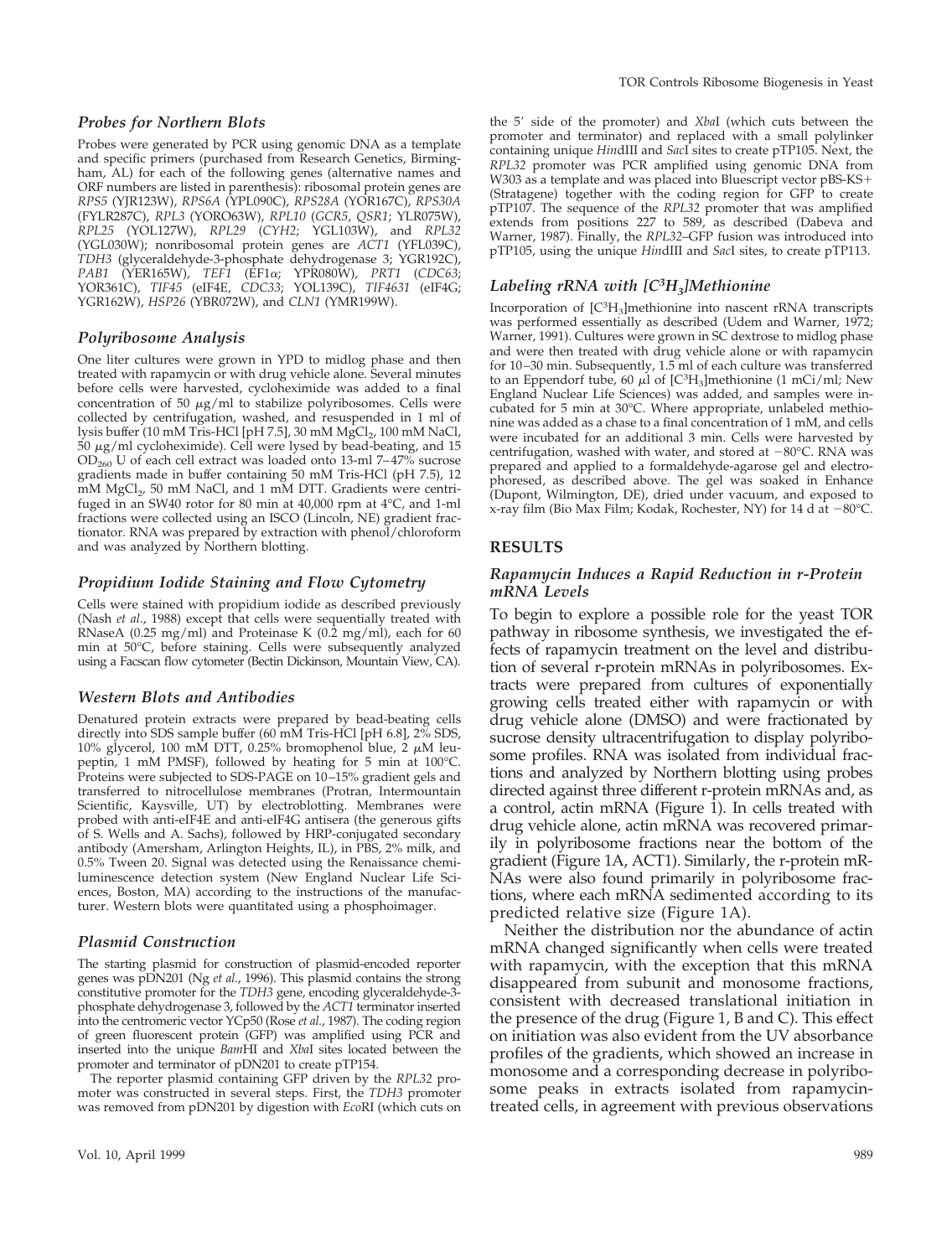

**Figure 1.** The fate of r-protein mRNAs in polyribosomes after treatment of yeast cells with rapamycin. Exponentially growing cells were treated with drug vehicle alone for 90 min (A) or with rapamycin for either 30 min (B) or 90 min (C). Cell extracts were prepared, and polyribosomes were separated by sucrose density ultracentrifugation followed by fractionation. Top, a UV absorbance profile was recorded by scanning at 256 nm to display the polyribosome profile. Middle, RNA was isolated from individual fractions and analyzed by Northern blotting, probing for the specified mRNAs. Bottom, the total relative amount of each mRNA present in the different cell extracts is indicated, normalized to levels present in cells treated with drug vehicle alone.

(Barbet *et al.*, 1996). In striking contrast, the amount of each r-protein mRNA was reduced dramatically in rapamycin-treated cells, where levels decreased by  $>70\%$  after 30 min and by  $>90\%$  after 90 min of drug treatment (Figure 1, B and C). The peak signal for each r-protein mRNA did not change appreciably in the presence of the drug, however, indicating that rapamycin did not affect the steady-state distribution of these mRNAs but rather their synthesis and/or stability.

To extend these results, we performed a time course of rapamycin treatment and analyzed the mRNA levels of a total of eight r-protein genes by Northern blotting (Figure 2A). For comparison, we also examined mRNA levels for the  $G_1$  cyclin *CLN1* as well as the heat-shock protein *HSP26*, both of which are representative of several mRNAs whose abundance either decreases or increases, respectively, upon rapamycin treatment (Barbet *et al.*, 1996). Quantitation of the results showed that each of the r-protein mRNAs had a strikingly similar profile of decline after exposure to the drug, in which levels decreased by  $>50\%$  within 15 min (Figure 2B). At this time there was no detectable change in the growth rate of the culture or in the number of cells containing a 1n DNA content, determined by flow cytometry, indicating that rapamycin had not yet induced a  $G_1$  arrest within a detectable population of cells (Figure 2C) (our unpublished results). In contrast, a substantial reduction of *CLN1* mRNA was only observed after 30 min of rapamycin treatment (Figure 2, A and B), a time that also corresponded to the first sign of a  $G_1$  arrest (Figure 2C). Moreover, strong induction of *HSP26* mRNA synthesis did not occur until relatively late in the time course (Figure 2A). These results thus demonstrated a rapid decline in the level of several r-protein mRNAs when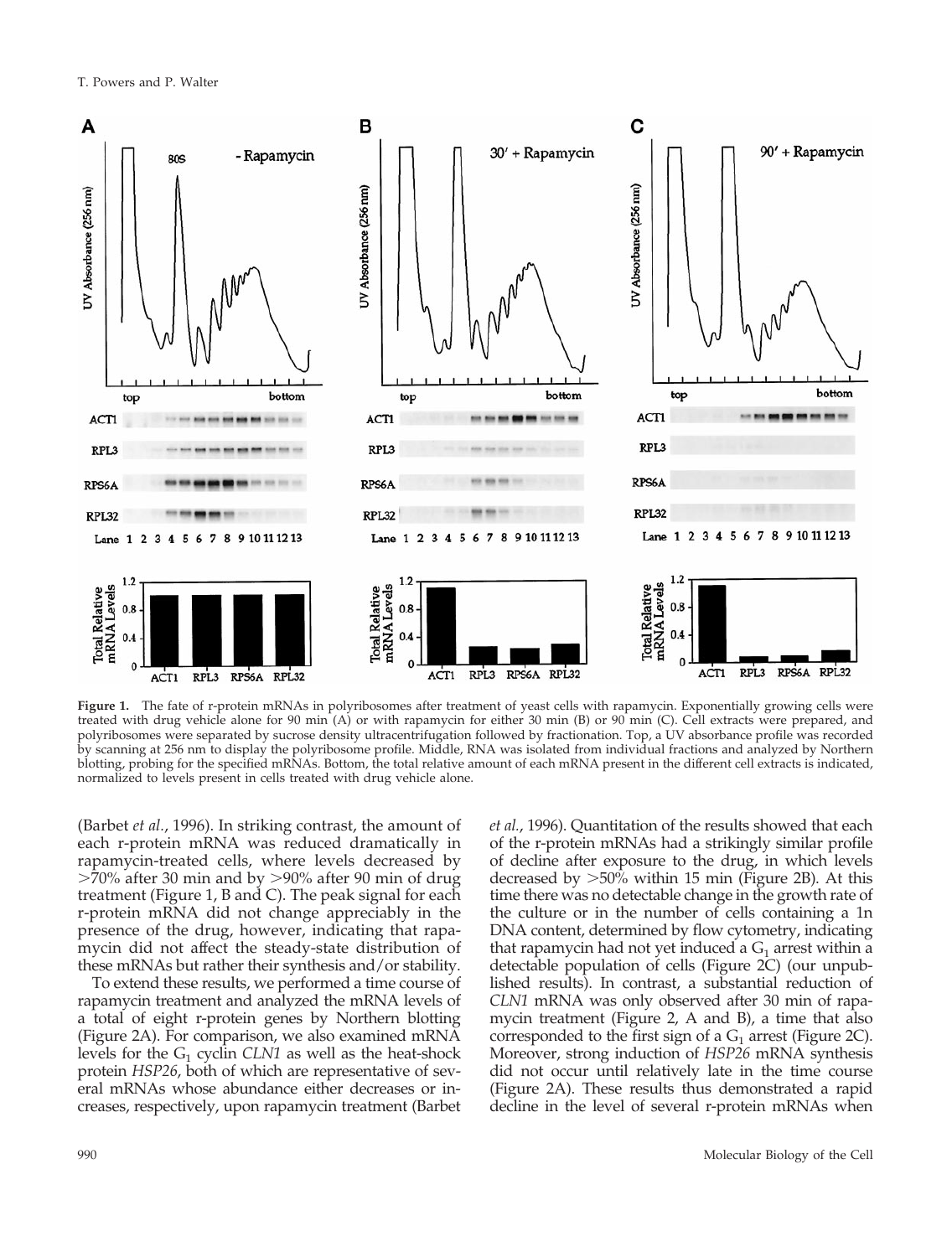

**Figure 2.** Time course of rapamycin treatment. (A) Northern blot analysis of specified mRNAs isolated from cells incubated with or without rapamycin for the period of time indicated. (B) Quantitation of data from A, with mRNA levels normalized to *ACT1* mRNA. (C) Flow cytometric analysis of cells isolated during the time course, with 1n and 2n denoting haploid and diploid cells, respectively.

yeast cells were treated with rapamycin. Because most r-protein genes are coordinately expressed in yeast (Woolford and Warner, 1991), we conclude that these results are likely to pertain to most, if not all, r-protein mRNAs. This conclusion is confirmed by recent experiments in which mRNA levels in rapamycin-treated cells have been monitored on a genome-wide basis by DNA-array analysis (Cao and Brown, personal communication).

We wanted to compare directly the effect of rapamycin on r-protein mRNA levels with its effect on translational initiation. Here we took advantage of the recent observation that initiation factor eIF4G becomes degraded after addition of rapamycin to yeast cells, in a manner that correlates with reduced initiation, which provided a quantitative assay for the effect of the drug on protein synthesis (Berset *et al.*, 1998). Indeed, Western blot analysis demonstrated that eIF4G protein levels diminished after rapamycin treatment, decreasing by  $>50\%$  within 30 min; in contrast, no change in the level of eIF4E protein was observed (Figure 3, A, top, and B), in agreement with previous results (Berset *et al.*, 1998). In addition, the rate of eIF4G degradation after rapamycin treatment was

very similar to the observed decrease in the rate of incorporation of 35S-methionine into nascent polypeptides, confirming the utility of this assay (Barbet *et al.*, 1996) (our unpublished results). In comparison, Northern analysis of RNA samples prepared during the same experiment demonstrated that r-protein mRNA levels declined at an even more rapid rate (Figure 3, A, bottom, and B). These results thus confirm that a reduction in r-protein mRNA levels ranks among the most immediate responses to treating yeast cells with rapamycin.

Ribosomal protein gene expression is often coordinated with that of other genes involved in protein synthesis (Woolford and Warner, 1991). We therefore asked whether the levels of several mRNAs coding for proteins involved in translational initiation or elongation were similarly affected by rapamycin treatment (Figure 4). For each of the mRNAs examined, a significant decline was indeed observed within 30–90 min after treatment with the drug, ranging from an  $\sim$ 50% reduction for *TEF1*, encoding EF1 $\alpha$ , to a  $>80\%$  reduction for *PRT1*, a subunit of eIF3 (Naranda *et al.*, 1994; Phan *et al.*, 1998). In no case, however, were the effects as dramatic as that observed for the r-protein mRNAs (Figure 4).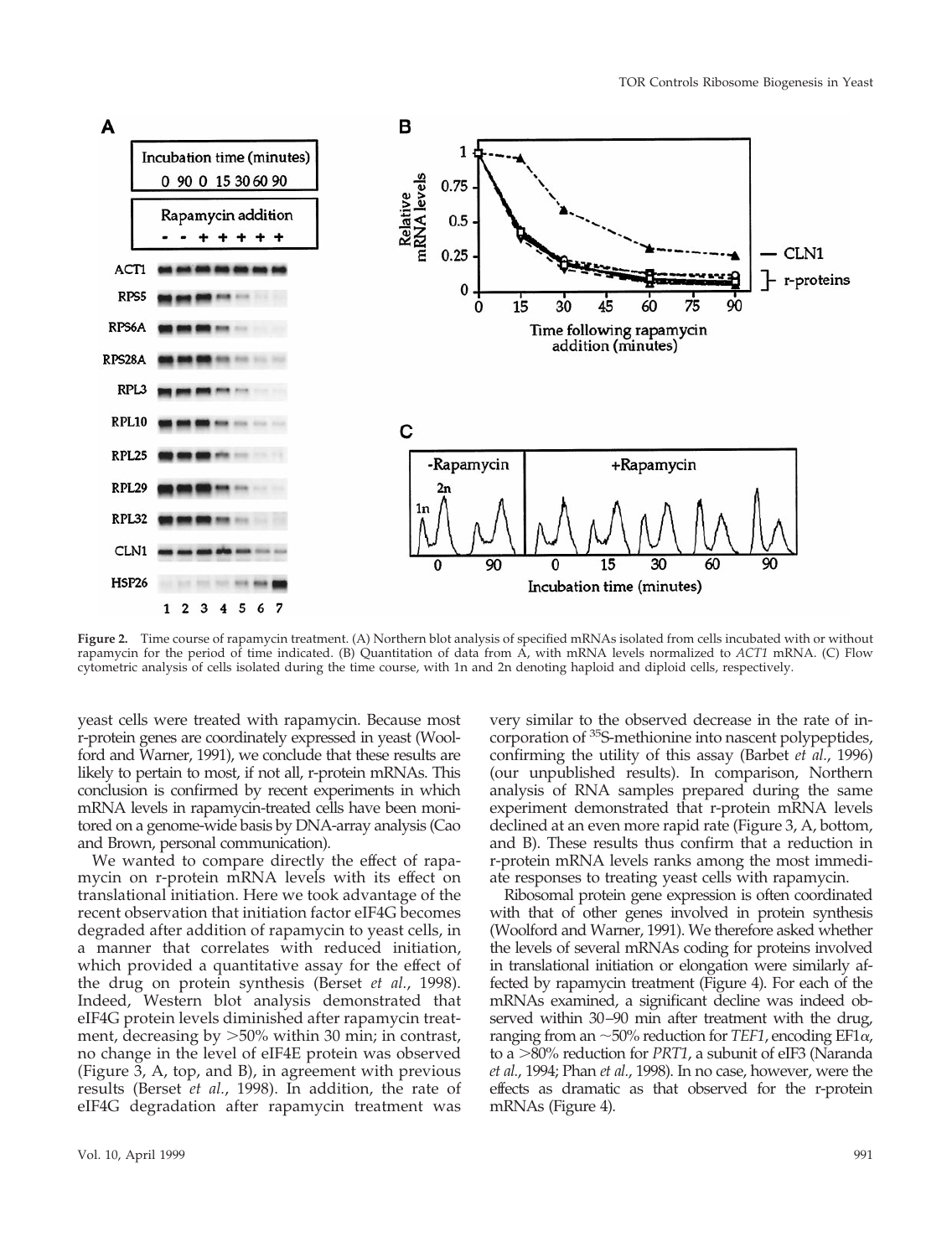

Time after rapamycin addition (minutes)

**Figure 3.** Comparison of the effect of rapamycin on eIF4G protein levels versus r-protein mRNA levels. (A) Top, protein samples were prepared, and Western blot analysis was performed using polyclonal antisera raised against eIF4G or eIF4E. Bottom, alternatively, total RNA was prepared and probed for the indicated mRNAs by Northern blot analysis. (B) Quantitation of data from A compares the decline in eIF4G protein levels (normalized to eIF4E protein levels) with the decline of *RPL32* mRNA levels (normalized to *ACT1* mRNA) after rapamycin treatment.

# *Regulation of r-Protein Gene Expression by the TOR Pathway*

We wanted to confirm that the effect of rapamycin on r-protein mRNA levels was attributable to inhibition of TOR signaling. To this end, we introduced into yeast cells a plasmid that expressed a mutant version



**Figure 4.** Analysis of mRNA levels encoding translational initiation and elongation factors after rapamycin treatment. (A) Northern blot analysis of specified mRNAs isolated from cells treated with rapamycin for the period of time indicated. (B) Quantitation of data from A, normalized to *ACT1* mRNA levels.

of the *TOR1* gene, the *TOR1-1* allele, which confers partial-dominant rapamycin resistance (Heitman *et al.*, 1991; Zheng *et al.*, 1995). Alternatively, we introduced into cells a control plasmid that lacked the *TOR1* gene but expressed an identical auxotrophic marker. The results showed that after rapamycin treatment, cells carrying the plasmid with the *TOR1-1* gene contained a significantly higher level of *RPL32* mRNA than did cells carrying the control plasmid (Figure 5A, compare lanes 2 and 4). In an independent approach, we also examined the rapamycin-resistant strain JK9-3da that contained the *TOR1-1* allele as its sole copy of the *TOR1* gene (Barbet *et al.*, 1996). In this strain, *RPL32* mRNA levels remained essentially unchanged after incubation with rapamycin, in contrast to an isogenic wild-type strain in which mRNA levels fell dramatically (Figure 5B, compare lanes 2 and 3 with lanes 5 and 6). Together these results provide strong evidence that the observed reduction in r-protein mRNA levels in the presence of rapamycin was specifically the result of a block in the TOR-signaling pathway.

The observed reduction in r-protein mRNA levels could have resulted either from decreased transcrip-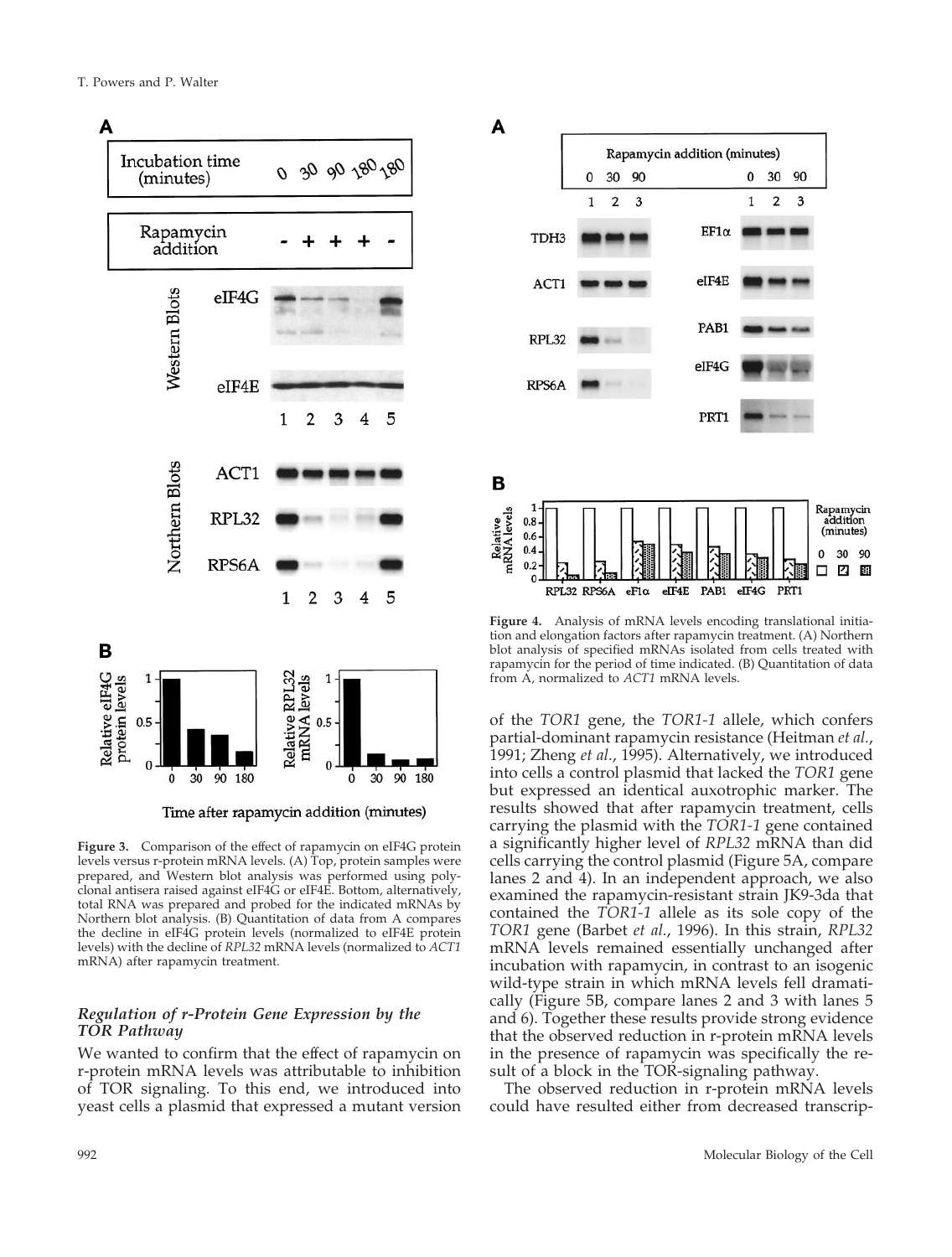

**Figure 5.** The TOR pathway regulates r-protein mRNA levels. (A) Cells were transformed with a control plasmid (pRS315 [Sikorski and Heiter, 1989], lanes 1 and 2) or with a plasmid containing the *TOR1-1* allele (pYDF23 [Zheng *et al.*, 1995], lanes 3 and 4) and were grown in SC dextrose media lacking leucine to select for plasmid maintenance. Rapamycin was added as indicated, and cells were incubated for an additional 90 min. (B) Wild-type strain JH11-1c (lanes 1–3, *TOR1*) or *TOR1-1* strain JK9-3da (lanes 4–6, *TOR1-1*) (Barbet *et al.*, 1996) was grown to midlog phase in YPD and treated with rapamycin for the time indicated. In both A and B, cells were harvested after rapamycin treatment, total RNA was prepared, and the specified mRNAs were analyzed by Northern blotting (top). Quantitation of *RPL32* mRNA levels is presented as phosphorimager units (P.I. Units), normalized to *ACT1* mRNA (bottom).

tion of the r-protein genes or from increased mRNA turnover. To distinguish between these two possibilities, we constructed a plasmid in which the *RPL32* promoter drives expression of the cDNA coding for GFP (Figure 6A). The *RPL32* promoter was chosen

because it is well characterized in terms of sequences required for expression of reporter genes (Dabeva and Warner, 1987; Mizuta and Warner, 1994). For a control, we also constructed a plasmid in which GFP was placed under control of the *TDH3* promoter (Figure 6B). This latter promoter was chosen because its relative strength was observed to be similar to that of the *RPL32* promoter and because endogenous *TDH3* mRNA levels did not change significantly after rapamycin treatment (Figure 4).

Both plasmids were introduced into yeast, and Northern analysis was performed on RNA isolated from untreated as well as from rapamycin-treated cells. The results showed that when GFP was under control of the *RPL32* promoter, the level of this mRNA declined rapidly when cells were treated with rapamycin (Figure 6A). In contrast, no such decline was observed in cells when this gene was driven by the *TDH3* promoter (Figure 6B). As expected, endogenous *RPL32* mRNA levels were reduced to the same extent in cells carrying either plasmid after rapamycin treatment (Figure 6, A and B). These results demonstrated that upstream sequences of the *RPL32* gene were sufficient to confer complete rapamycin sensitivity upon an unrelated reporter gene. The *RPL32* promoter–GFP reporter plasmid contained  $~16$  residues from the 59-untranslated region of the *RPL32* gene, raising the possibility that these sequences contributed to the observed response of this reporter to rapamycin. Construction of an additional control plasmid demonstrated, however, that these sequences did not confer any detectable sensitivity to rapamycin (our unpublished results). Taken together, these results demonstrate that rapamycin affects r-protein gene expression at the level of transcription.

### *The TOR Pathway Is Required for r-Protein Gene Induction in Response to Improved Nutrient Conditions*

Ribosomal protein gene expression is induced several fold when yeast cells grown on a nonfermentable carbon source, for example, ethanol or glycerol, are transferred to a glucose-containing medium (Kief and Warner, 1981; Kraakman *et al.*, 1993; Griffioen *et al.*, 1994). This induction appears to involve additional regulatory mechanisms that are distinct from those that function during steady-state growth (Griffioen *et al.*, 1996). We therefore wanted to determine whether the TOR pathway was required for this response as well. Accordingly, a yeast culture was grown to midlog phase in minimal media that contained ethanol as a sole carbon source. The culture was split into two, and either rapamycin or drug vehicle alone was added to each half. After a 10-min incubation, glucose was added to each culture, aliquots were removed at subsequent intervals, and RNA was prepared for North-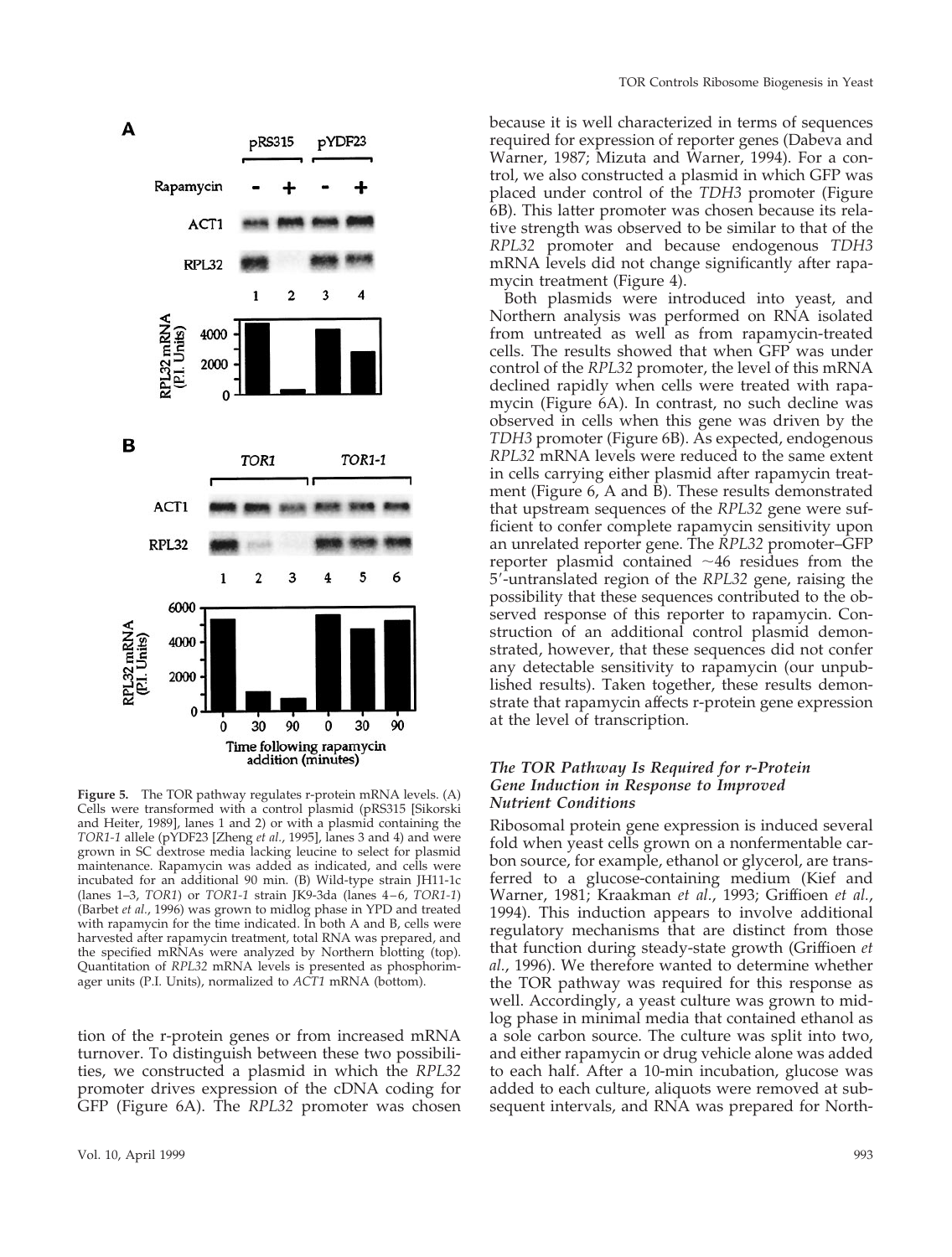

**Figure 6.** Rapamycin inhibits r-protein gene transcription. Cells were transformed either with pTP113, in which GFP is driven by the *RPL32* promoter, (A) or with pTP154, in which GFP is driven by the *TDH3* promoter (B). Cells were grown in SC dextrose media lacking uracil to select for plasmid maintenance and were treated with rapamycin for the time indicated. Total RNA was prepared and analyzed by Northern blotting and probed for the specified mRNAs.

ern analysis (Figure 7A). As expected, cells that received drug vehicle alone showed a 2.5- to 3-fold increase in r-protein mRNA levels within 30 min after glucose addition (Figure 7A, -Rapamycin). In striking contrast, cells that received rapamycin showed no increase in r-protein mRNA levels upon addition of glucose but rather showed significantly reduced basal levels of these transcripts (Figure  $7A$ , +Rapamycin). These results demonstrate the importance of TOR signaling for r-protein gene expression during glucose upshift.

A more dramatic example of induction of r-protein gene expression occurs when cells previously starved for both a carbon and nitrogen source are introduced into rich medium (Griffioen *et al.*, 1996). Thus to extend the above results, we asked whether rapamycin prevented this response as well (Figure 7B). To this end, a yeast culture was grown to midlog phase in rich media (YPD) and then transferred for 12 h to a nutrient-poor media that was unable to support growth. Examination of cells from the culture at this point revealed the presence of predominantly large, unbudded cells, indicative of a  $G_1$  arrest (our unpublished results). The culture was then split into two, and onehalf received rapamycin, and the other half received drug vehicle. After 10 min, cells were returned to YPD, either with or without rapamycin, aliquots were removed periodically, and RNA was prepared for Northern analysis. Within 15 min of a shift to YPD, cells treated with drug vehicle alone exhibited a fiveto sevenfold induction in r-protein mRNA levels (Figure  $7B$ ,  $-Rapamycin$ ). In contrast, this induction was almost completely blocked in cells that had been treated with rapamycin (Figure  $7B$ , +Rapamycin). A relatively weak  $(\sim1.5$  fold) increase in r-protein levels was observed at the 15-min time point in rapamycintreated cells (Figure 7B, lane 7); however, this increase was not sustained, and these transcripts returned to basal levels within 30 min. These results thus confirm the importance of TOR signaling in the regulation of r-protein gene expression in response to improved nutrient conditions.

# *Repression of r-Protein Gene Expression by Rapamycin Does Not Require Protein Synthesis*

The above experiment demonstrated that rapamycin blocks induction of r-protein gene expression during glucose upshift (Figure 7A). In contrast, it has been reported that these genes are still induced upon glucose addition in the presence of cycloheximide, demonstrating that this induction does not require ongoing protein synthesis (Griffioen *et al.*, 1994). Together these observations provided an opportunity to test whether regulation of r-protein gene transcription by the TOR pathway requires protein synthesis. Specifically, we performed a glucose upshift experiment similar to the one presented in Figure 7A and asked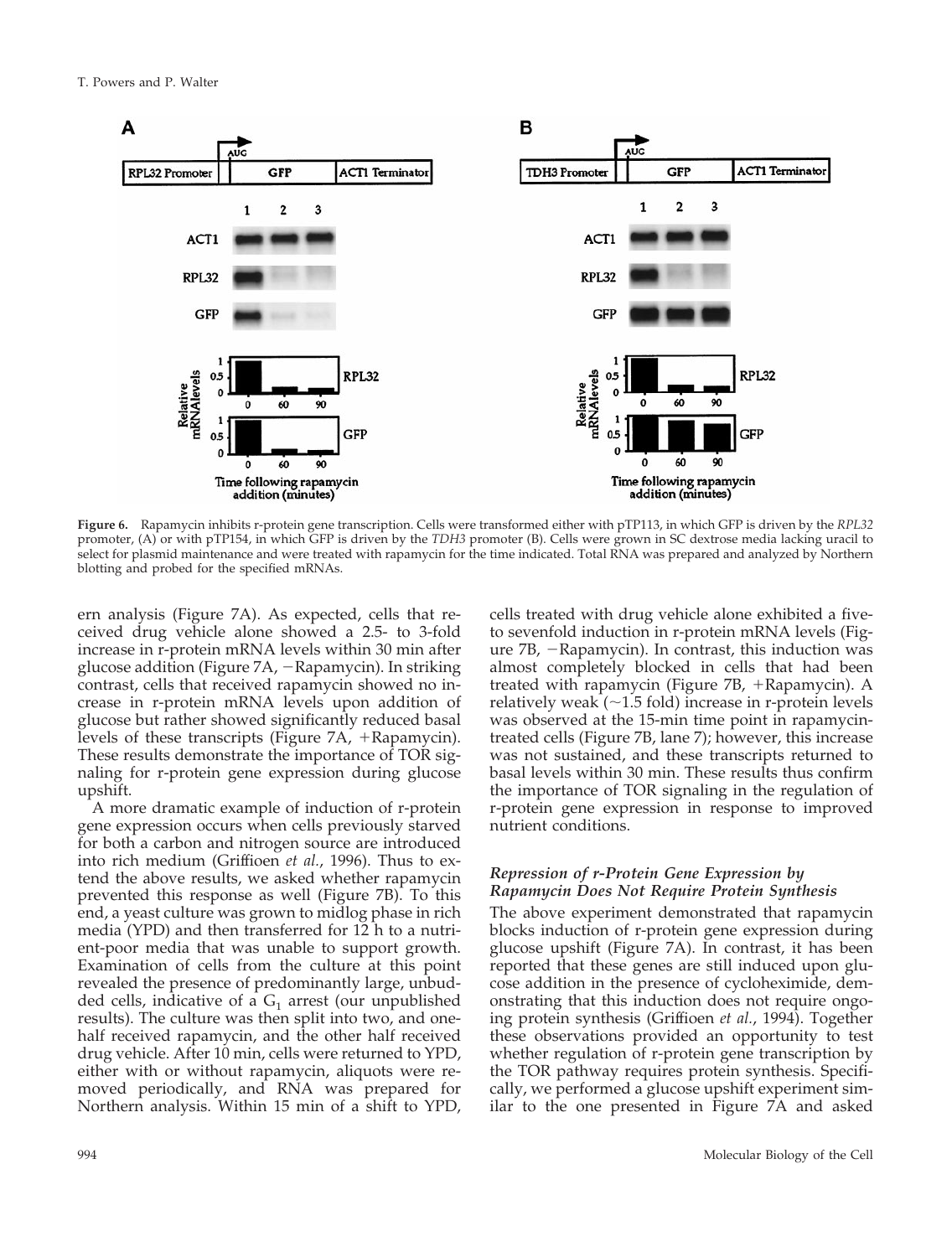

**Figure 7.** Rapamycin inhibits r-protein gene induction in response to improved nutrient conditions. (A) Glucose upshift experiment. Cells were grown in SC ethanol media to  $0.4 \overline{OD}_{600}/m$ . The culture was then split into two, and either drug vehicle alone (lanes 1–6) or rapamycin (lanes 7–12) was added to each half, followed by a 10-min incubation. Glucose was then added to a final concentration of 2% (wt/vol) at time 0, and RNA was prepared from samples taken at the indicated intervals and analyzed by Northern blotting (top). (B) Recovery from starvation experiment. Cells were grown in YPD to 0.4 OD<sub>600</sub>/ml and then harvested by centrifugation, washed, resuspended in starvation media, and incubated for 12 h. At this point the culture was split into two, and either drug vehicle alone (lanes 1–5) or rapamycin (lanes 6–10) was added to each half, followed by a 10-min incubation. Cells from each culture were then pelleted and resuspended into YPD again, and samples were subsequently taken at the indicated intervals. RNA was then prepared and analyzed by Northern blotting (top). In A and B, quantitation of r-protein mRNA levels is presented, normalized to *ACT1* mRNA levels (bottom).

whether rapamycin blocked r-protein gene induction in the presence of cycloheximide. The results of this experiment are presented in Figure 8.

As before, we observed that r-protein mRNA levels increased significantly when glucose was added to cells grown in minimal media containing ethanol as a sole carbon source (Figure 8, compare lanes 1 and 2). This increase was also observed in cells pretreated with high levels of cycloheximide before addition of glucose (Figure 8, lane 3), demonstrating that induction of these genes still occurred in the absence of protein synthesis, in agreement with previous observations (Griffioen *et al.*, 1994). Control experiments demonstrated that cycloheximide inhibited both protein synthesis and cell growth, confirming that this drug was active (our unpublished results). Importantly, no r-protein gene induction resulted when glucose was added to cells pretreated either with rapamycin alone or with both rapamycin and cycloheximide (Figure 8, lanes 4 and 5, respectively). Interestingly, we consistently observed higher levels of rprotein mRNAs in cells treated with cycloheximide (Figure 8, compare lanes 2 vs. 3 and 4 vs. 5). This difference is likely caused by a reduced rate of turnover of relatively unstable mRNAs in the presence of this drug (Brawerman, 1993). In any event, these results demonstrate that no new protein synthesis is required for inhibition of r-protein gene expression by rapamycin during glucose upshift. This result is consistent with the rapid reduction in r-protein mRNA levels observed when exponentially growing cells are treated with the drug (Figure 2).

# *rRNA Synthesis and Processing Are Blocked by Rapamycin*

Our experiments have thus far focused on the importance of the TOR-signaling pathway in regulating rprotein gene expression. We wanted to ask whether this regulation extended to other aspects of ribosome biogenesis, in particular rRNA synthesis and processing. For this we took advantage of the fact that 35S precursor rRNA is methylated immediately upon its synthesis and can be selectively labeled using [C3 H3]methionine; pulse-chase analysis allows the label to be subsequently followed into intermediate as well as completely processed molecules (Udem and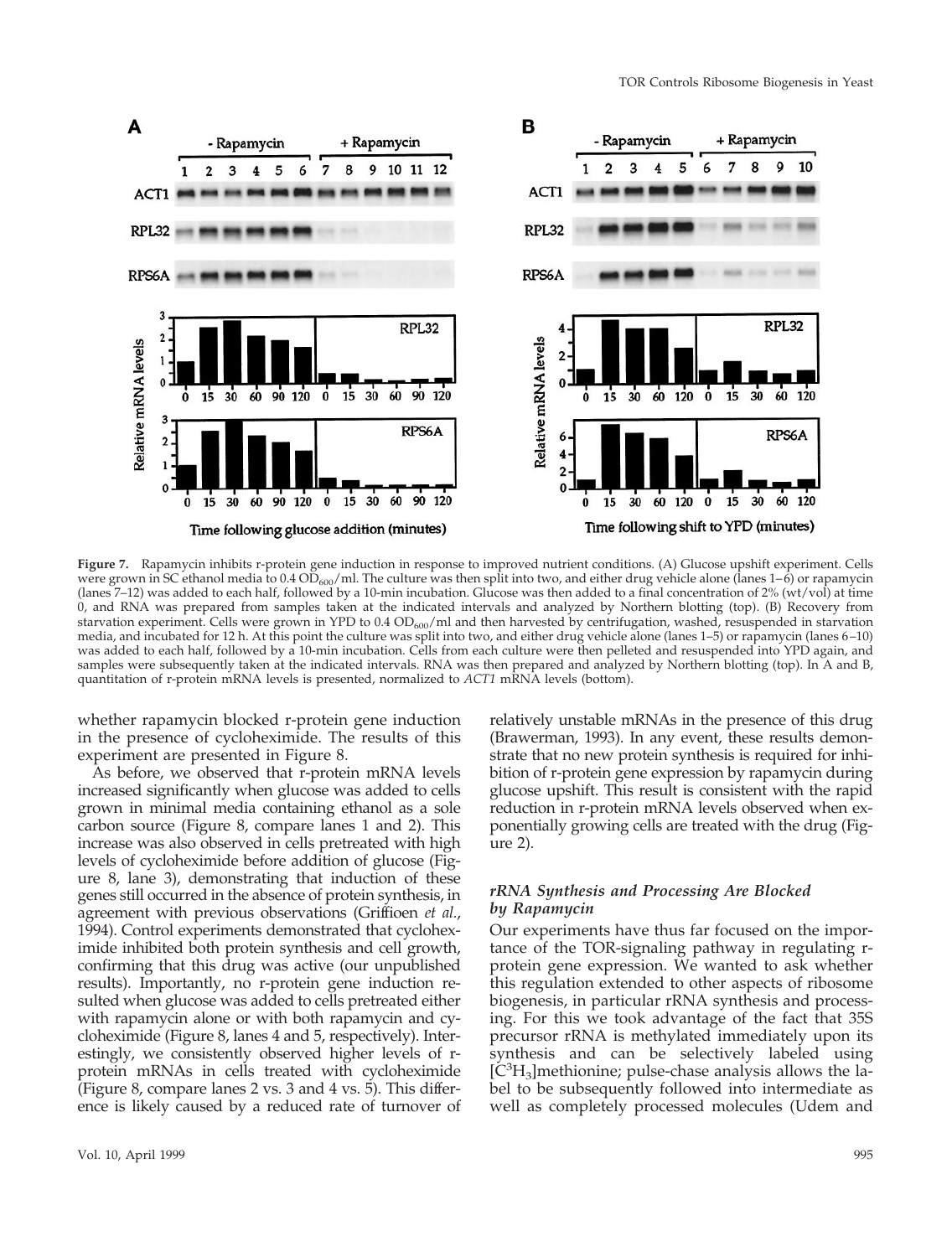

**Figure 8.** Rapamycin blocks r-protein gene expression in the absence of ongoing protein synthesis. Cells were grown in SC ethanol to  $0.4$  OD<sub>600</sub>/ml, the culture was subdivided, and cells were treated with either rapamycin, cycloheximide, or both as indicated for 10 min. Glucose was then added to a final concentration of 2% (wt/vol) as indicated, and cells were incubated for an additional 30 min and then harvested (this time of incubation corresponded to the peak induction of r-protein gene expression observed during glucose upshift [see Figure 7A, lane 3]). RNA was then isolated and analyzed by Northern blotting.

Warner, 1972; Mizuta and Warner, 1994). Accordingly, we asked whether treating yeast cells with rapamycin affected the appearance of precursor and/or processed rRNA after the addition of  $[C^3H_3]$ methionine (Figure 9). In a preliminary experiment, we observed that the drug significantly reduced the total amount of labeled RNA present in cells with a pretreatment time as short as 10 min (Figure 9A, bottom). Importantly, rapamycin did not affect the amount of [C<sup>3</sup>H<sub>3</sub>]methionine that associated with cells, demonstrating that the observed reduction in labeled RNA was not caused by a failure of cells to take up the label (Figure 9A, top).

We next performed a pulse-chase experiment and directly visualized the labeled rRNAs on a formaldehyde-agarose gel followed by fluorography (Figure 9B). Ethidium bromide staining of the gel before fluorography demonstrated that equal amounts of rRNA were loaded in each lane (Figure 9B, top). After a 5-min pulse with [C<sup>3</sup>H<sub>3</sub>]methionine, cells that were treated with drug vehicle alone displayed primarily mature 25 and 18S rRNAs, along with detectable levels of 27 and 20S precursors (Figure 9B, bottom, lane 2). After a subsequent chase with cold l-methionine, these precursors were converted completely into mature forms (Figure 9B, bottom, lane 7). In contrast to these results, cells pretreated with rapamycin showed very little incorporation of label after a 5-min pulse with label, producing primarily small amounts of 35 and 27S precursor (Figure 9B, bottom, lanes 3–5). Moreover, these species were not efficiently chased into mature forms of rRNA, particularly at the 20- and 30-min time points (Figure 9B, bottom, lanes 9 and 10). This latter result is consistent with the expected depletion of available r-proteins for use in ribosomal assembly (Woolford and Warner, 1991). These results indicate that the function of the TOR pathway is required for both rRNA transcription as well as processing and, together with our results presented above, lead to the conclusion that this pathway plays an essential role in general ribosome biogenesis.

# **DISCUSSION**

We have demonstrated the importance of TOR signaling in the regulation of ribosome biogenesis in *S. cerevisiae*. In particular, we have shown that a functional TOR pathway is required for continued transcription of r-protein genes, as well as for the synthesis and processing of 35S precursor rRNA. Moreover, we have shown that this pathway is essential for modulation of r-protein gene expression in response to changes in nutrient conditions. Thus in yeast, TOR signaling couples nutrient availability to the transcription of genes involved in the formation of ribosomes.

Our results also indicate that control of transcription of rRNA and r-protein genes represents a branch of the TOR pathway that is distinct from its regulation of translational initiation (Figure 10). This conclusion is supported by the rapid decrease in r-protein mRNA levels observed when TOR signaling is blocked by rapamycin, in which levels decline by half in  $<$ 15 min. Because this rate corresponds to the measured halflives of these mRNAs (Kim and Warner, 1983) and because rapamycin acts at the level of transcription (Figure 6), drug treatment must result in an essentially immediate block in r-protein gene transcription. Similarly, synthesis of 35S rRNA is severely inhibited after only brief exposure of cells to the drug. These effects rank among the earliest detectable consequences of rapamycin treatment, occurring either before or in parallel with changes in protein synthesis and in advance of any physiological sign of  $G_1$  arrest. Taken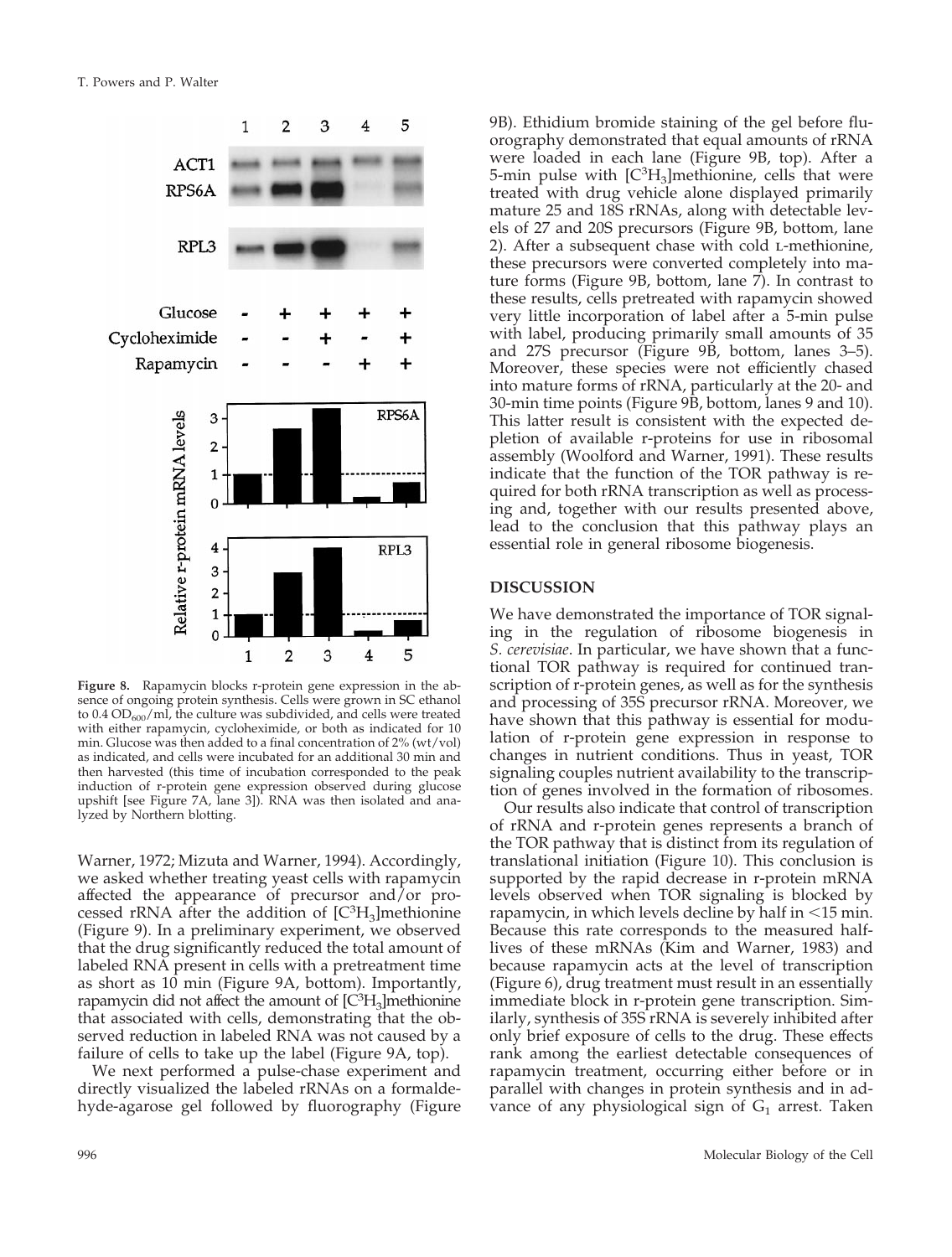

Figure 9. Rapamycin inhibits synthesis and processing of 35S precursor rRNA. (A) [C<sup>3</sup>H<sub>3</sub>]Methionine was added to cells treated with rapamycin for the time indicated, and the amount of label taken up by cells (top) or incorporated into total RNA (bottom) is indicated. Unlabeled *L*-methionine was added to a final concentration of 1 mM to the sample in lane 1 before addition of  $[C^3H_3]$ methionine to control for uptake of the label. (B) [C<sup>3</sup>H<sub>3</sub>]Methionine pulse-chase analysis of rRNA after treatment with rapamycin, with both the ethidium bromide–stained gel (top) and the fluorograph of the gel (bottom), is shown. Unlabeled l-methionine was added to a final concentration of 1 mM to samples in lanes 1 and 6 before addition of  $\text{[C}^3H_3\text{]}$  methionine to control for uptake of the label.

together, these results argue for direct involvement of this pathway in the transcription of genes involved in ribosome synthesis. While this manuscript was in preparation, Schultz and coworkers reported, using an independent approach, that the TOR pathway is directly involved in the regulation of RNA Pol I and Pol III activity (Zaragoza *et al.*, 1998). Because these polymerases are essential for the synthesis of 35S rRNA (Pol I) and 5S rRNA as well as tRNA (Pol III), their data are in agreement with our results.

To date, relatively few components in the TOR pathway have been identified in yeast (Figure 10). In addition to Tor1 and Tor2, other proteins include 1) Pph21 and Pph22, the catalytic subunits of type 2A phosphatase (PP2A), 2) Sit4, a type 2A-related phosphatase, and 3) Tap42, a protein of unknown function that interacts with each of these phosphatases to form one or more protein complexes (collectively referred to as Tap42/PPase in Figure 10) (Di Como and Arndt, 1996; Thomas and Hall, 1997). A mutation in *TAP42* inhibits polyribosome formation, suggesting that Tap42/PPase functions upstream of translational initiation (Di Como and Arndt, 1996). It is likely that Tap42/PPase also functions upstream of r-protein and rRNA gene expression for the following reasons (Figure 10). First, either a mutation in *TAP42* or overexpression of *SIT4* confers rapamycin resistance, indicating that these proteins are likely to act before any major branch point in the TOR pathway (Di Como and Arndt, 1996). Second, mutations in *TPD3*, the gene for the regulatory A subunit of PP2A, lead to defects in the transcription of genes under control of RNA Pol III (van Zyl *et al.*, 1992). Third, Sit4 has been implicated in RNA Pol II activity, and furthermore, deletion of the *SIT4* gene displays synthetic lethality with a *tpd3* deletion (van Zyl *et al.*, 1992). These latter results provide evidence of direct involvement of type 2A phosphatases in transcription. Precisely how these phosphatases and their associated subunits regulate both protein synthesis and the activity of each of the three RNA polymerases is presently unknown.

Our results are consistent with a large body of evidence indicating that r-protein synthesis is regulated primarily at the level of transcription (Woolford and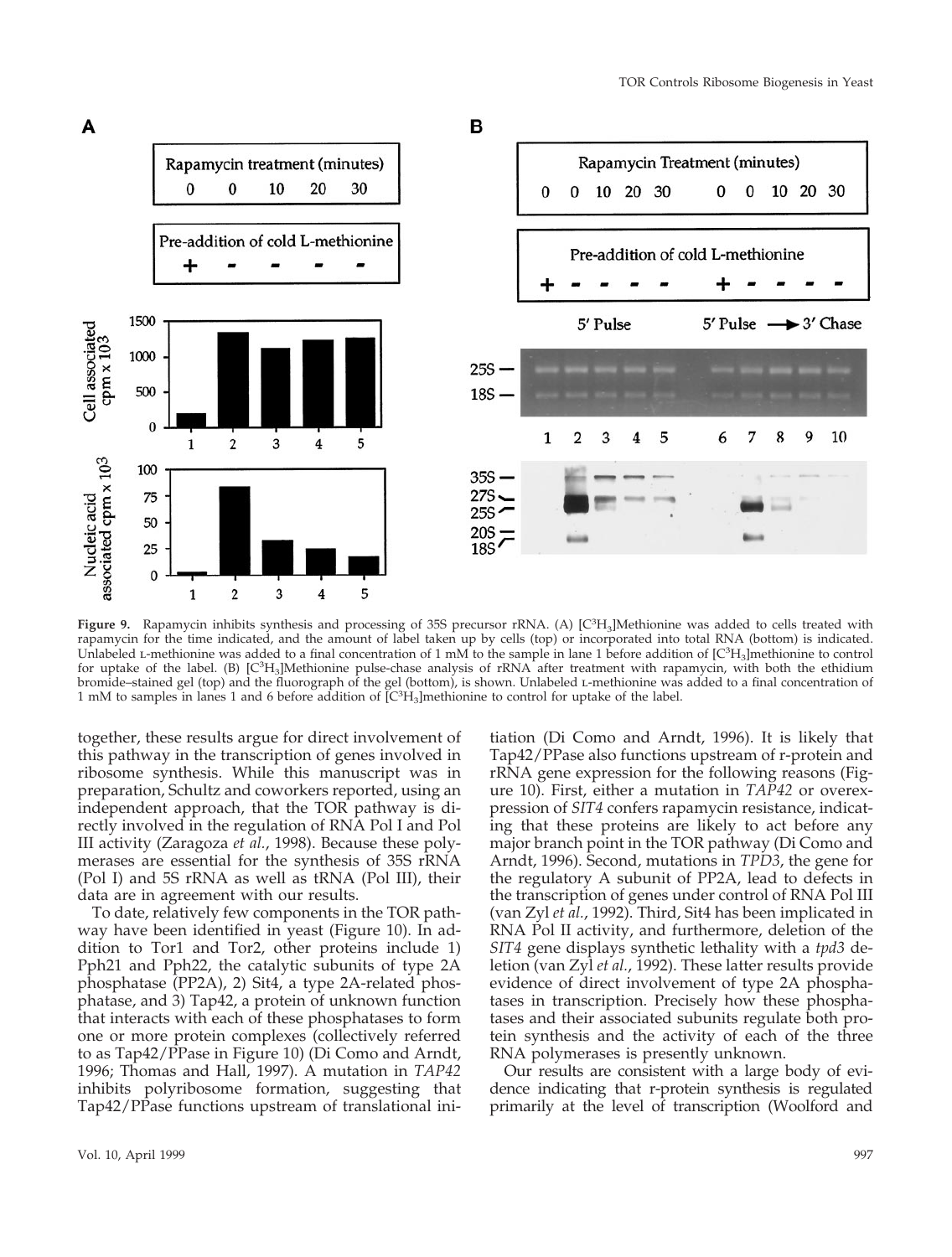

**Figure 10.** Model for involvement of the TOR pathway in control of protein synthesis as well as transcription of genes encoding ribosomal components (adapted from Thomas and Hall, 1997). Broken arrows indicate that direct interactions between components have not been demonstrated. See text for details. Not depicted in the figure are Bmh1 and Bmh2, the yeast homologues of 14-3-3 proteins, which have been shown recently to be involved in TOR signaling (Bertram *et al.*, 1998).

Warner, 1991). Indeed, it has become evident in recent years that great complexity exists in the regulation of r-protein genes in response to changes in nutrient availability. For example, it has been shown that these genes display a biphasic response during nutritional upshift, in which distinct regulatory mechanisms appear to govern an initial as well as a sustained increase in transcription (Griffioen *et al.*, 1996). A model derived from these studies suggests that the initial response is independent of the growth potential of the cell, requires protein kinase A, and is regulated both by the Ras-adenylate cyclase pathway and by what has been termed the fermentable growth medium–induced pathway. This latter pathway is defined at present primarily operationally, where a strong initial increase in r-protein gene expression in the absence of adenylate cyclase activity requires a rich growth medium containing a fermentable carbon source (Thevelein, 1994). In contrast, a sustained increase in the transcription of r-protein genes does not require protein kinase A function but depends on the continued ability of cells to grow at an accelerated rate (Griffioen *et al.*, 1996). Our results demonstrate that TOR signaling is essential for both of these steps because rapamycin treatment both inhibits steady-state expression of the r-protein genes as well as prevents their induction during nutritional upshift. The failure to induce r-protein genes during nutrient upshift in the presence of rapamycin could simply reflect a requirement for TOR signaling in general r-protein gene transcription under all conditions. Alternatively, TOR may be involved directly in the regulated expression of these genes in response to changes in nutrient availability. According to this second possibility, the TOR pathway is likely to be intimately tied to other signaling pathways involved in r-protein gene expression, possibly regulating their activity or sharing one or more components and/or targets. In this regard, it is interesting to note that the Ras-adenylate cyclase pathway affects many of the same functions regulated by TOR signaling, including nutritional control of the cell cycle, synthesis of storage carbohydrates, and entry into  $G<sub>0</sub>$  (Thevelein, 1994). Furthermore, it has been demonstrated recently that *BMH1* and *BMH2*, which encode yeast homologues of 14-3-3 proteins, are involved in the TOR pathway (Bertram *et al.*, 1998). Because these proteins have been shown previously to be involved in Ras signaling, these results provide direct evidence of at least one shared component between these pathways.

At present we do not understand how loss of TOR function results in inhibition of r-protein gene transcription. We have shown this inhibition does not require ongoing protein synthesis, apparently excluding the requirement for de novo synthesis of a transcriptional repressor. We therefore favor the idea that repression involves modification of the activity of one or more factors involved in r-protein gene activation. One obvious candidate is Rap1, a DNA-binding protein that interacts with many r-protein gene promoters and is essential for r-protein gene expression (Woolford and Warner, 1991). Rap1 has been shown to be involved in r-protein gene activation by the Ras-adenylate cyclase pathway (Neuman-Silverberg *et al.*, 1995). This factor is also involved in transcriptional silencing at the mating type loci and at telomeres (Shore, 1994). Recently Rap1 has been shown to be involved in repression of r-protein gene transcription in response to perturbation of the secretory pathway (Mizuta *et al.*, 1998). Specifically, it has been observed that cells expressing a deletion mutation in the *RAP1* gene, the *rap1-17* allele, fail to repress r-protein gene transcription at the nonpermissive temperature in temperature-sensitive *sec* mutants. In contrast, we have found that rapamycin inhibits r-protein gene expression equally well in both wild-type and *rap1-17* cells (our unpublished results). These results suggest that the TOR pathway regulates r-protein gene expression by a mechanism that is distinct from the signaling pathway that responds to secretory defects. These results do not exclude the possibility, however, that Rap1 is nevertheless important for regulation of r-protein genes by the TOR pathway. Other candidate factors include Abf1, which also controls the activity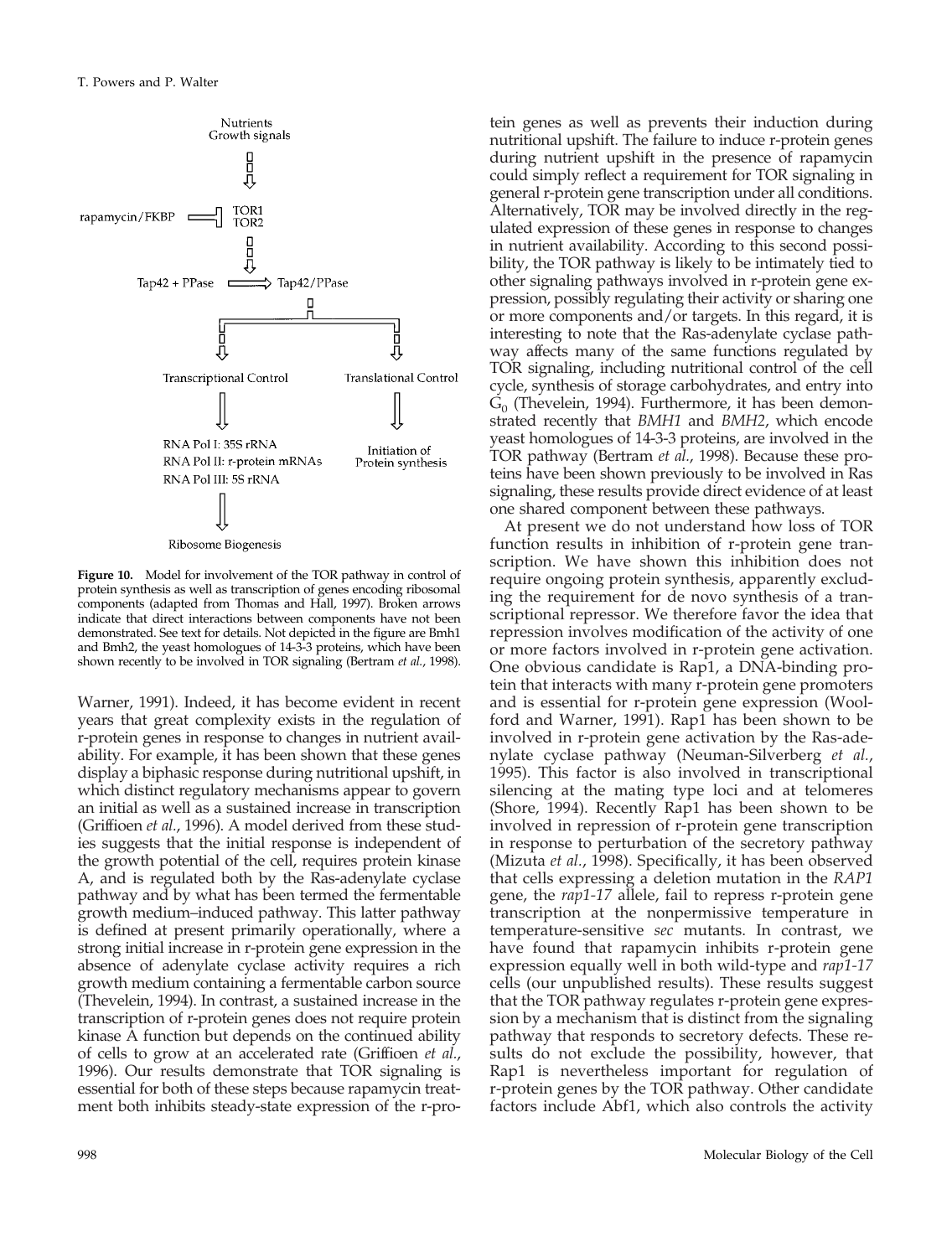of many r-protein genes, as well as Gcr1, a protein required for the activity of both r-protein genes as well as genes involved in glycolysis (Santangelo and Tornow, 1990; Tornow *et al.*, 1993). In support of possible involvement of Gcr1 in TOR signaling, we have observed that rapamycin also severely inhibits expression of several glycolytic genes, including *ADH1*, *ENO1*, and *PGK1* (our unpublished results).

Our results presented here are in apparent contrast to what has been reported previously for mammalian cells, in which regulation of r-protein synthesis by the TOR pathway is at the level of translational initiation (Jefferies and Thomas, 1996; Meyuhas *et al.*, 1996; Thomas and Hall, 1997). These differences are consistent with the fact that in yeast r-protein mRNAs lack 5'TOP sequences and phosphorylation of ribosomal protein S6 is not essential for normal cell growth (Johnson and Warner, 1987), features that are required for the observed translational regulation in mammalian cells. On the other hand, it has not been reported whether rapamycin affects r-protein gene transcription in mammalian cells. Thus it is conceivable that the shift in distribution of 5'TOP mRNAs from polyribosomes to lower molecular weight ribonucleoprotein particles, observed after serum starvation or upon rapamycin treatment, pertains only to previously synthesized transcripts. According to this scenario, transcriptional control of r-protein gene expression would be a common feature among all eucaryotes, whereas translational regulation, via 5'TOP sequences, would represent an additional level of complexity that is restricted to metazoans. This scenario is consistent with evidence indicating that transcription of rRNA genes by RNA Pol I is inhibited by rapamycin in mammalian cells (Mahajan, 1994; Leicht *et al.*, 1996).

Direct control of rRNA and r-protein gene expression by the TOR pathway is consistent with the observed tight coupling that exists between nutrient availability and ribosome synthesis in yeast (Woolford and Warner, 1991; Kraakman *et al.*, 1993; Ju and Warner, 1994). Moreover, as in mammalian cells, by regulating both translational initiation as well as production of new ribosomes, this pathway provides an efficient means by which to alter the overall protein biosynthetic capacity of the cell. The challenge now at hand is to understand how these processes are controlled at the molecular level. Furthermore, TOR signaling governs many important physiological changes in response to nutrient status, many of which require complex changes in gene expression (Barbet *et al.*, 1996) (Cao and Brown, personal communication). Whether each of these responses is strictly the result of changes in protein biosynthesis or whether the TOR pathway plays additional, possibly more direct roles in these processes is an important question. Finally, the mechanism by which the presence of nutrients activates this pathway remains unknown. Only by identifying additional components within this pathway and by understanding their function can we expect to provide answers to these questions.

# **ACKNOWLEDGMENTS**

We thank M. Altmann, G. Crabtree, D. Fiorentino, M. Hall, K. Mizuta, D. Ng, A. Sachs, S. Wells, and J. Warner for antibodies, plasmids, and strains. We thank C. Cao and P. Brown for communication of unpublished results. We are grateful to M. Niwa for advice, encouragement, and discussions throughout the course of these experiments. We also thank Paul Dazin for his help with flow cytometry, V. Denik, J. Nunnari, and J. Warner for discussions, and M. Niwa, C. Patil, G. Pesce, and C. Sidrauski for their comments on this manuscript. This work was supported by grants from the American Cancer Society (to T.P.) and the National Institutes of Health (to P.W.). P.W. is an Investigator of the Howard Hughes Medical Institute.

### **REFERENCES**

Barbet, N.C., Schneider, U., Helliwell, S.B., Stansfield, I., Tuite, M.F., and Hall, M.N. (1996). TOR controls translation initiation and early G1 progression in yeast. Mol. Biol. Cell *7*, 25–42.

Beretta, L., Gingras, A.-C., Svitkin, Y.V., Hall, M.N., and Sonenberg, N. (1996). Rapamycin blocks the phosphorylation of 4E-BP1 and inhibits cap-dependent initiation of translation. EMBO J. *15*, 658–664.

Berset, C., Trachsel, H., and Altmann, M. (1998). The TOR (target of rapamycin) signal transduction pathway regulates the stability of translation initiation factor eIF4G in the yeast *Saccharomyces cerevisiae*. Proc. Natl. Acad. Sci. USA *95*, 4264–4269.

Bertram, P.G., Zeng, C., Thorson, J., Shaw, A.S., and Zheng, X.F.S. (1998). The 14-3-3 proteins positively regulate rapamycin-sensitive signaling. Curr. Biol. *8*, 1259–1267.

Brawerman, G. (1993). mRNA degradation in eukaryotic cells: an overview. In: Control of mRNA Stability, ed. J.G. Belasco and G. Brawerman, San Diego: Academic, 149–159.

Dabeva, M.D., and Warner, J.R. (1987). The yeast ribosomal protein L32 and its gene. J. Biol. Chem. *262*, 16055–16059.

Di Como, C.J., and Arndt, K.T. (1996). Nutrients, via the Tor proteins, stimulate the association of Tap42 with type 2A phosphatases. Genes Dev. *10*, 1904–1916.

Griffioen, G., Laan, R.J., Mager, W.H., and Planta, R.J. (1996). Ribosomal protein gene transcription in *Saccharomyces cerevisiae* shows a biphasic response to nutritional changes. Microbiology *142*, 2279–2287.

Griffioen, G., Mager, W.H., and Planta, R.J. (1994). Nutritional upshift response of ribosomal protein gene transcription in *Saccharomyces cerevisiae*. FEMS Microbiol. Lett. *123*, 137–144.

Heitman, J., Movva, N.R., and Hall, M.N. (1991). Targets for cell cycle arrest by the immunosuppressant rapamycin in yeast. Science *253*, 905–909.

Helliwell, S.B., Wagner, P., Kunz, J., Deuter-Reinhard, M., Henriquez, R., and Hall, M.N. (1994). TOR1 and TOR2 are structurally and functionally similar but not identical phosphatidylinositol kinase homologues in yeast. Mol. Biol. Cell *5*, 105–118.

Hill, J., Donald, K.A., Griffiths, D.E., and Donald, G. (1991). DMSOenhanced whole cell yeast transformation. Nucleic Acids Res. *19*, 5791.

Jefferies, H.B.J., Fumagalli, S., Dennis, P.B., Reinhard, C., Pearson, R.B., and Thomas, G. (1997). Rapamycin suppresses 5'TOP mRNA translation through inhibition of p70s6k. EMBO J. *16*, 3693–3704.

Jefferies, H.B.J., and Thomas, G. (1996). Ribosomal protein S6 phosphorylation and signal transduction. In: Translational Control, ed.